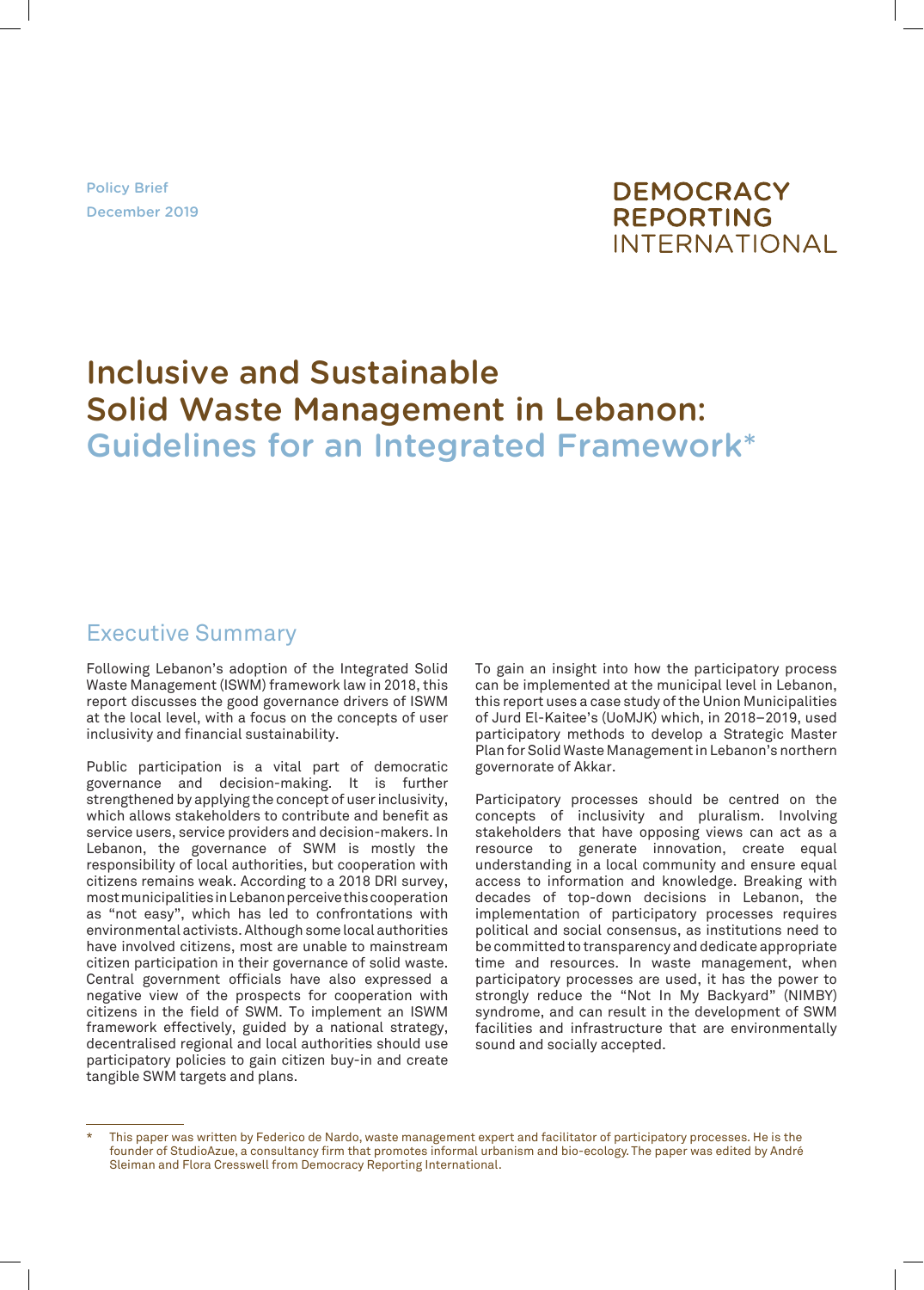Strongly linked with user inclusivity and its institutional set-up, financial sustainability and cost recovery is a core factor of SWM sustainability. Developing an integrated and sustainable governance framework for SWM that includes cost-recovery schemes offers untapped opportunities to cover the heavy costs of SWM incurred by Lebanese local authorities. A sustainable SWM system requires the identification of a fair and equal tariff (for example, "pay-as-you-throw", or PAYT). The calculation of the tariff should consider the environmental and social costs of waste generation rather than just the direct costs of the service. Users and institutions should not view waste fees as a tax but as a tariff that covers a public service, like electricity or water.

If citizens are willing to pay for the full costs of a service, or a part of it, this means that the service is valued and maintained. It also means that the tariff can be equitably distributed among users. Between these concepts lies the crucial link between user inclusivity, the institutional framework, cost recovery and financial sustainability. A transparent, well-planned SWM system that is shared, monitored and influenced by well-informed communities – through sound participatory processes and user inclusivity – has higher chances of being repaid and sustained by citizens.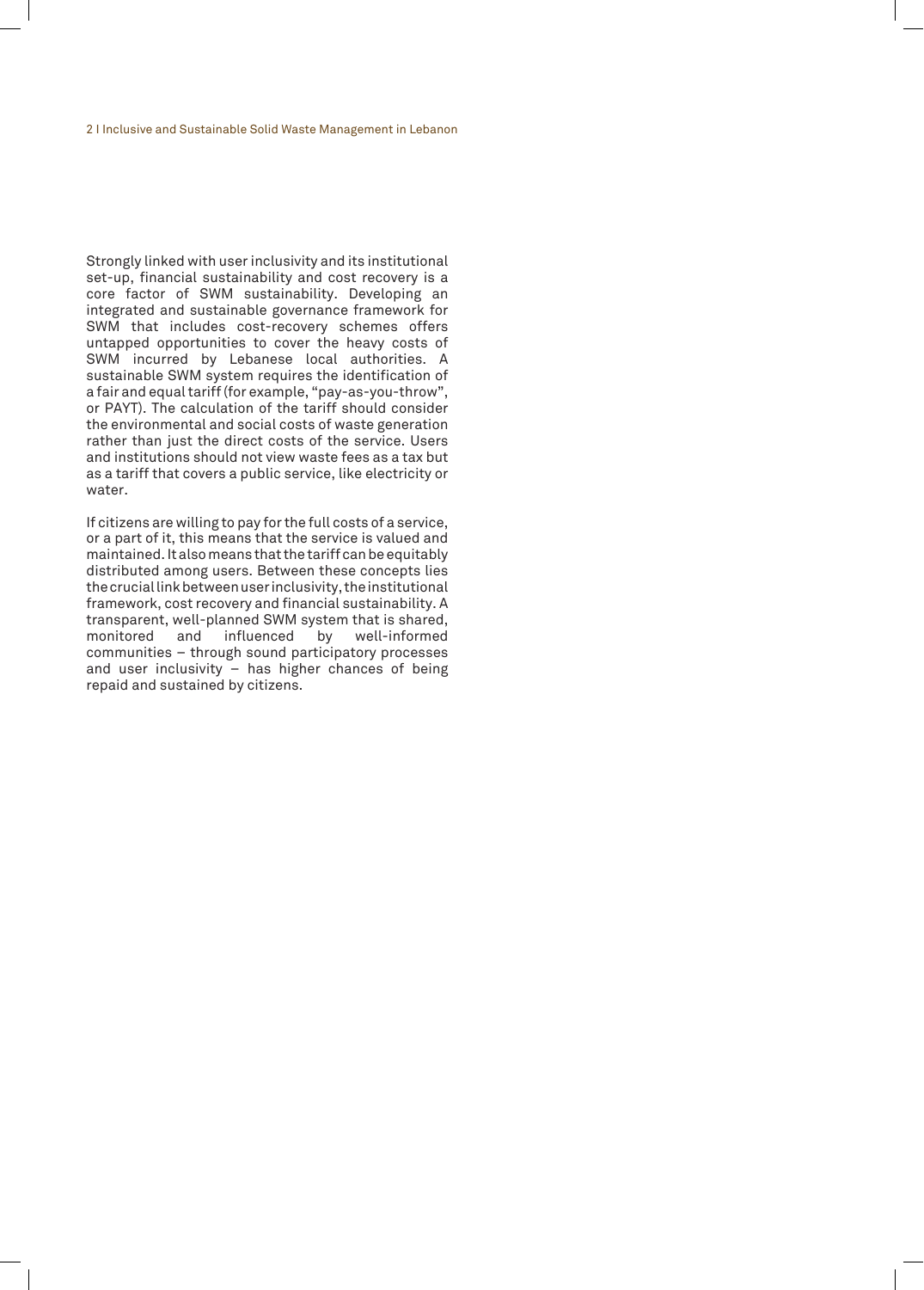# Introduction

Conventional approaches to waste management planning are often limited to the technical and material elements of the waste system, like equipment, facilities and cost analysis. Focusing on the physical infrastructure of solid waste management (SWM) results in a lack of buy-in and ownership among beneficiaries and the local community. In many cases, recommendations produced during the planning process do not consider local knowledge and context. This results in decision-makers losing confidence and local beneficiaries feeling less responsible for the planning outcomes.

Overlooking the role of informal community groups (informal recyclers, marginalised or vulnerable groups) in the planning process also limits the effectiveness of SWM. In the early 1990s a group of practitioners led by the World Bank began working on a framework to describe, theorise and address these common problems with waste management assessment and planning. This framework was formalised as Integrated Sustainable Waste Management (ISWM). Based on both technical/engineering and governance aspects, this framework is divided in two "triangles" or dimensions: the physical components $^1$  and the governance components, in which the stakeholders and beneficiaries are included (see Figure 1). The first "triangle" (physical components or "hardware") focuses on three key drivers:

- 1. Protection of public health, which depends on a good waste collection service;
- 2. Environmental protection, particularly during waste treatment and disposal; and
- 3. Resource value, namely the "4Rs" reduce, reuse, repair and recycle.

The second "triangle" focuses on the "software", i.e. the governance strategies to deliver a well-functioning system. These have been identified as:

- 1. Inclusivity, allowing stakeholders to contribute and benefit, both as service users and service providers;
- 2. Financial sustainability, ensuring that SWM services and activities are cost-effective and affordable; and

3. Sound institutions and pro-active policies.

The drivers of governance and physical components are closely inter-connected, so the malfunctioning of one can lead to the malfunctioning of the other. In Lebanon, weak governance structures in the field of SWM are the main reason for the failure or the low efficiency of SWM infrastructure and facilities.2 While Lebanese local authorities advocate decentralised solutions for SWM, they still lack a strategic vision for it. This is especially true of municipalities, 50% of which have no plan for SWM (compared to 12% of municipal unions).<sup>3</sup>

Weak SWM governance is further reinforced by the limited options to finance decentralised SWM solutions. Three-quarters of Lebanese municipalities do not have a funding source of their own for this sector, but hope for central government funding or international donor assistance.4 Modernising SWM systems through technological improvements are therefore likely to fail without any element of financial sustainability.5 This report proposes two drivers of good governance in SWM based on user inclusivity and financial sustainability.

<sup>1</sup> Technological aspects, such as waste collection, transportation, treatment and disposal.

<sup>2</sup> DRI (2019). Solid Waste Management in Lebanon: Lessons for Decentralisation. Beirut: DRI.

<sup>3</sup> DRI (2019). Are municipalities in Lebanon delivering? Beirut: DRI. P. 20.

<sup>4</sup> DRI (2017). Public Service Provision in Municipal Unions in Lebanon. Beirut: DRI.

<sup>5</sup> A. Scheinberg, D. C. Wilson and L. Rodic, "Solid Waste Management in the World's Cities: Water and Sanitation in the World's Cities 2010", UNHABITAT, London, 2010.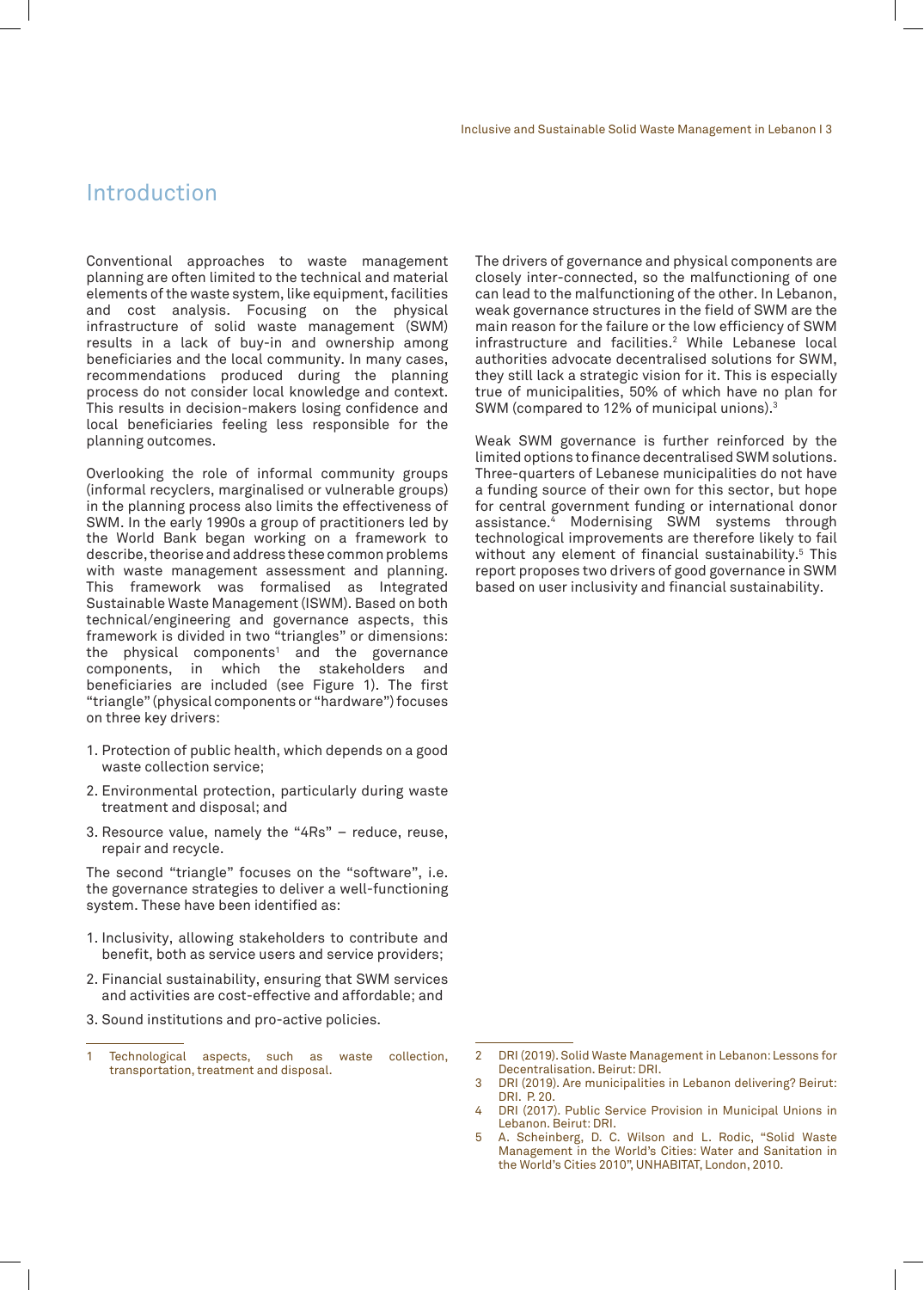

Figure 1. Physical components and governance components in the Integrated Sustainable Waste Management framework.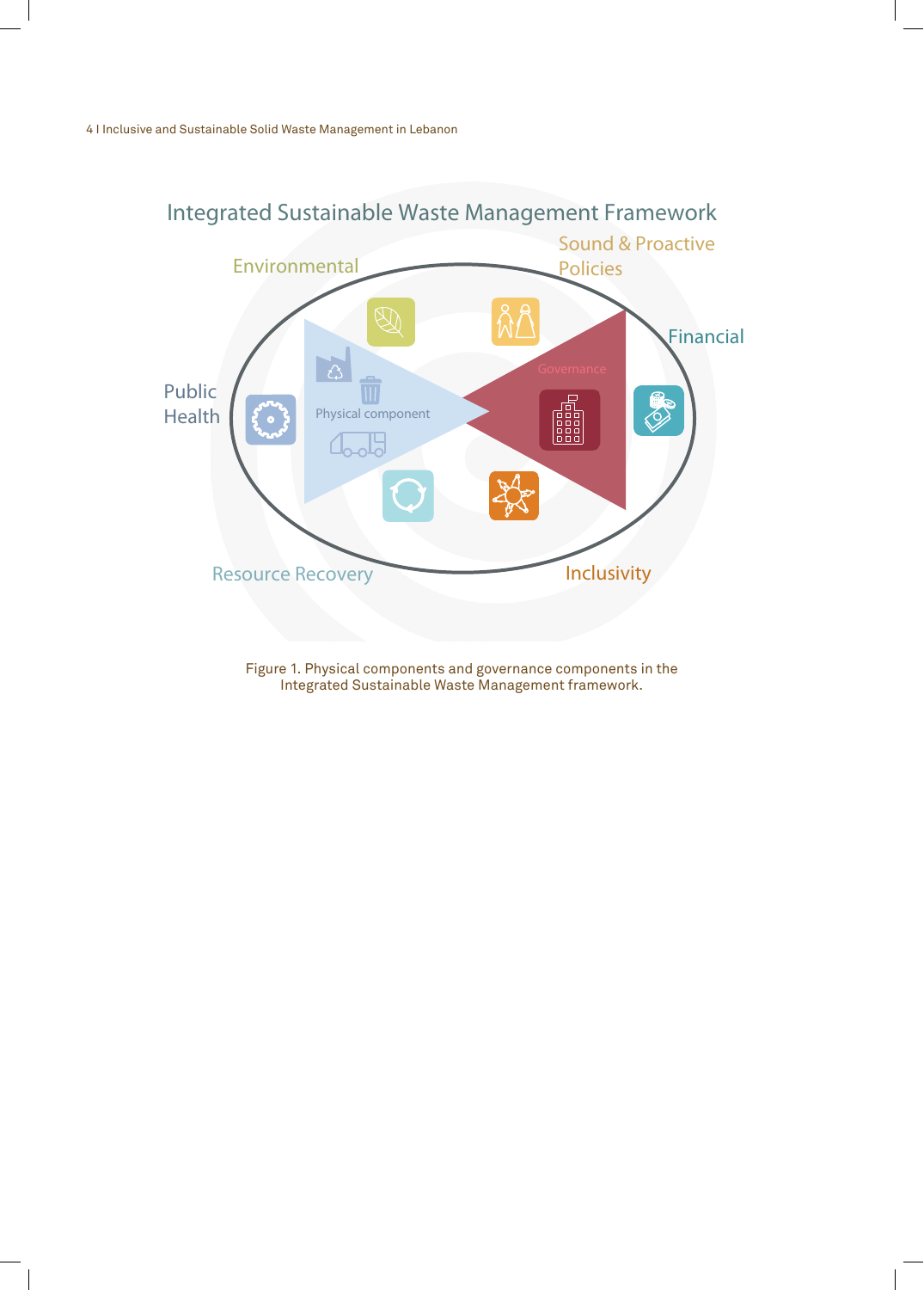# 2. "Nothing About Us, Without Us"6 : User Inclusivity and Participation in SWM Systems

The effectiveness of local governance is determined by its capacity to engage citizens in decision-making. According to DRI's survey of 209 municipalities in 2018, only 7% of mayors said that residents were engaged in decision-making, while 47% said their citizens were "engaged when needed".7 This demonstrates, that despite some legal leverage to involve citizens in municipal committees and sharing public information (Articles 45, 53 and 55 of the Municipal Act), Lebanon lacks a political culture of participation at the local level. Most municipalities perceive cooperation with citizens in the field of SWM as "not easy" and assess prospects for cooperation with citizens negatively. While this view was expressed by 39% of the municipalities surveyed, it is even more prevalent among larger municipalities (71%). This has sometimes led to confrontations with environmental activists.<sup>8</sup> Although some local authorities have involved citizens in SWM sensitisation campaigns, most of them are unable to mainstream and institutionalise citizen participation.9

Inclusivity involves the involvement, interest and influence of key groups of stakeholders in the policy process, for solid waste services (households, businesses and other waste generators) it entails the participation of stakeholders in the planning, policy formation, implementation and evaluation of those services.<sup>10</sup> To influence and participate in decisionmaking, the stakeholders should be provided with guidance, the full context and baseline data. Without this, the process would be limited to a mere consultative process aiming to test the reaction of users to a policy or a decision after it is taken. Below, this report introduces a few basic principles that should guide the participatory process in the SWM sector.

### Basic Principles of Citizen Participation in SWM

An ISWM strategy and the role of municipalities in SWM should be based on the view that citizens are partners in formulating and implementing SWM systems, because they are the key stakeholders in waste reduction and sorting. Central and local authorities should not only inform citizens and engage them in policy debates (through public consultations or townhall meetings), but lead awareness-raising campaigns advocating waste reduction, reuse, recycling and sorting-at-source. This will foster long-term behavioural change and nurture a sense of civic responsibility at the level of individuals and households. Only then can cost recovery fees yield the desired sustainability at the community level.

"Participation" is an ambiguous term. In SWM, it refers to treating the users of the system as active actors who can influence public decisions. Participation is more than the random inclusion of community representatives; it is a highly organised and multi-level process guided by facilitators specialised in participatory processes or user inclusivity. Participation guides stakeholders to have the same level of knowledge and understanding of SWM problems and solutions. Only in that case can the process move to the next stage; like the Slinky, which can pass to the following step only when all the rings are at the same level (Figure 2).



<sup>6</sup> Banner carried by the Indian Association of Disabled Persons at the first UN Social Forum, likely a paraphrase of Ghandi: "Whatever you do for me, without me, you are doing against me".

7, 9 DRI (2019). Are municipalities in Lebanon delivering? Pp. 2, 21. 8 DRI (2019). Solid Waste Management in Lebanon: Lessons for

Figure 2. The Slinky as metaphor for citizen participation in the SWM policy process.

Decentralisation. Pp. 13, 17, 22–23. 10 D. C. Wilson (2014) "WasteAware" benckmark indicators for integrated sustainable waste management in cities", Waste Management, Vol. 35, No. Elsevier.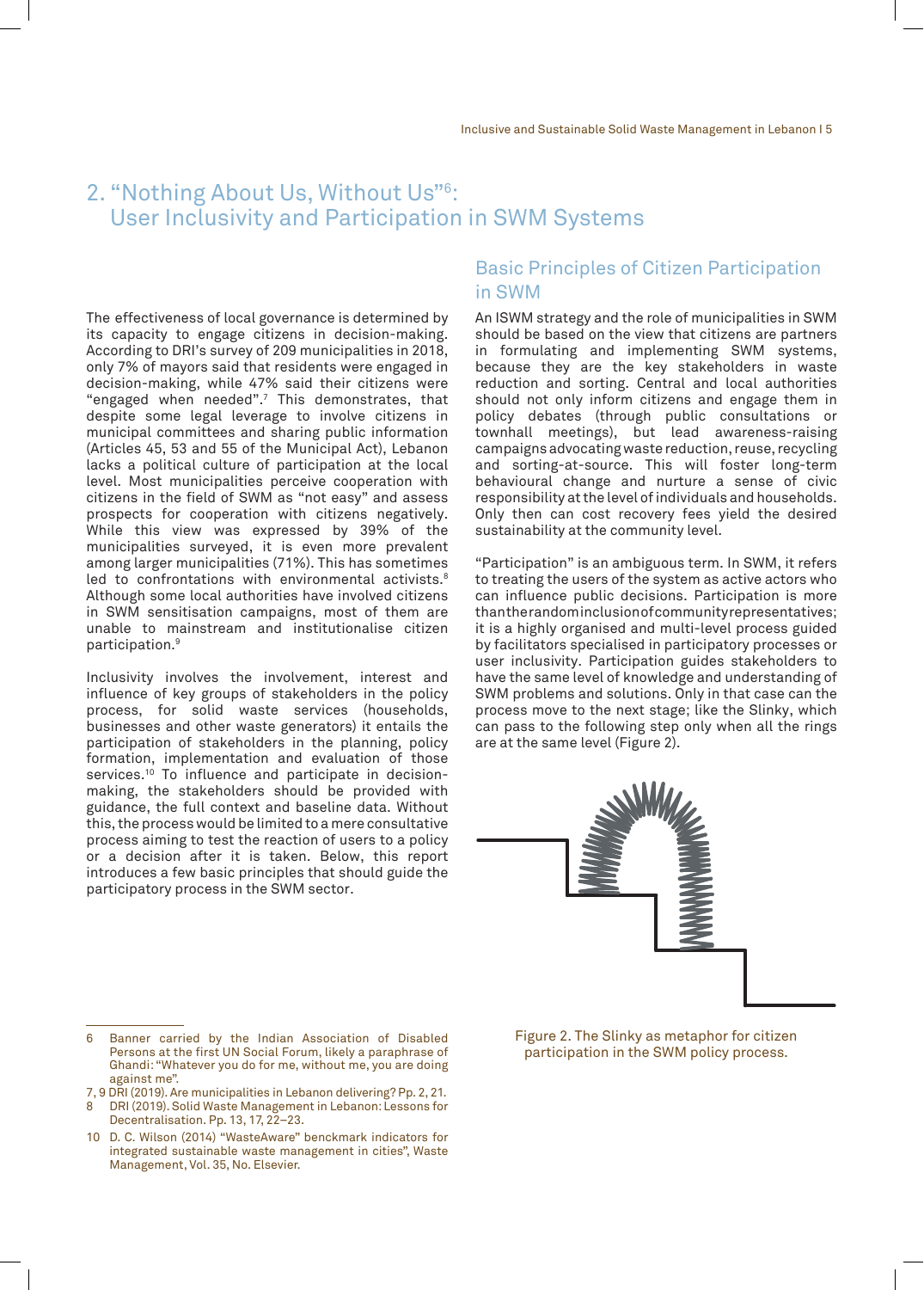The participatory policy process must respect three fundamental principles:

- 1. Pluralism and diversity of opinions: Public officials often view diversity of opinions as problematic rather than a positive and necessary resource.<sup>11</sup> There is a tendency to avoid conflict and debates about controversial issues of public interest. However, involving those holding opposing views is essencial ("hunting for the NO").<sup>12</sup> Divergent ideas can generate innovation if they are properly framed and channelled towards common solutions.13
- 2. Equality: The political equality of citizens is inherent in the very notion of democracy.<sup>14</sup> In participatory processes, all stakeholders should share and agree on the information, notions and data guiding the process. When information and data are shared, agreed and validated by the community, the gap between professionals and laypersons, experts and non-experts is bridged, reducing the risk of the "Not In My Backyard" (NIMBY) or "Build Absolutely Nothing Anywhere Near Anything" (BANANA) syndromes. The most significant result of sharing and validating information and data collection is a shift in the approach towards stakeholders. They are no longer passive recipients of information but are actively involved in political decision-making.15
- 3. Neutrality: A participatory process serves the community rather than a group or faction. It is not enough that the process is impartial; it must also be perceived as credible, fair and neutral by the whole community.16

Participation and consultation do not mean the same thing. Consultative tools collect feedback from users and can be ignored by decision-makers.17 A simplified version of Sharry Arnstein's "Ladder of Citizen Participation" illustrates the difference of degree between the different methods of citizen inclusion (Figure 3).18

Effective participation starts at the level of "codeciding". The participatory process is an "open experiment" that requires a structure that is clear, flexible and adaptable to accommodate the evolving needs of the participants. Whoever manages them (leaders,19 facilitators, specialists and committee chairpersons) must continuously adapt to new and complex situations.

To provide insights into participatory processes and unpack their key elements, this reports uses a case study of the Union of Municipalities of Jurd El-Kaitee (UoMJK) in Lebanon's Akkar governorate in 2018–2019, where a 15-year strategic master plan for SWM was developed with the support of an EU-funded development cooperation project. The master plan was implemented using an adapted version of the ISWM and using the methodology of the World Bank's Strategic Planning Guide for Municipal SWM.20 The team included urban planners, waste management experts, a participatory methodologist, a moderator and several field officers to coordinate with the stakeholders.

- 11 Z. Chappell (2007) "Are We Ready? Assessing the Preconditions of Deliberative Democracy", in APSA Annual Meeting.
- 12 M. Lewis (2008) "Inside the NO". Deep Democracy. South Africa.
- 13 E. Pariser (2011) The Filter Bubble. London. Penguin.
- 14 M. Behrouzi (2008) "The idea of Democracy and its Distortions: From Socrates to Cornel West", Journal of Public Deliberation, Vol. 4, No. 1.
- 15 A. Scheinberg (2003) Putting ISWM into Practice. Gouda. WASTE.
- 16 M. Grimes, "The Civic Benefits of Imperfect Deliberation", Journal of Public Deliberation, Vol. 4, No. 1, 2008.
- 17 OECD, "Better Life Index", [Online]. Available: https://bit. ly/2M77vEk.
- 18 S. Arnstein, "A Ladder of Citizen Participation", Journal of American Institute of Planning Association, 35:4, 216–224.

20 D. Wilson (2006) Strategic Planning Guide. New York. World Bank.

<sup>19</sup> "We normally apply the term leader to people like parliamentarians; corporate managers and CEOs; committee chairpersons; the heads of scientific, medical, or sports teams; school principals and teachers; or parents. These are our traditional leaders: those who are charged with crafting the direction of anything from a nuclear family to an entire country. We also expect leadership from workshop facilitators, consultants, and other experts." M. Lewis (2008) "Inside the NO". South Africa. Deep Democracy.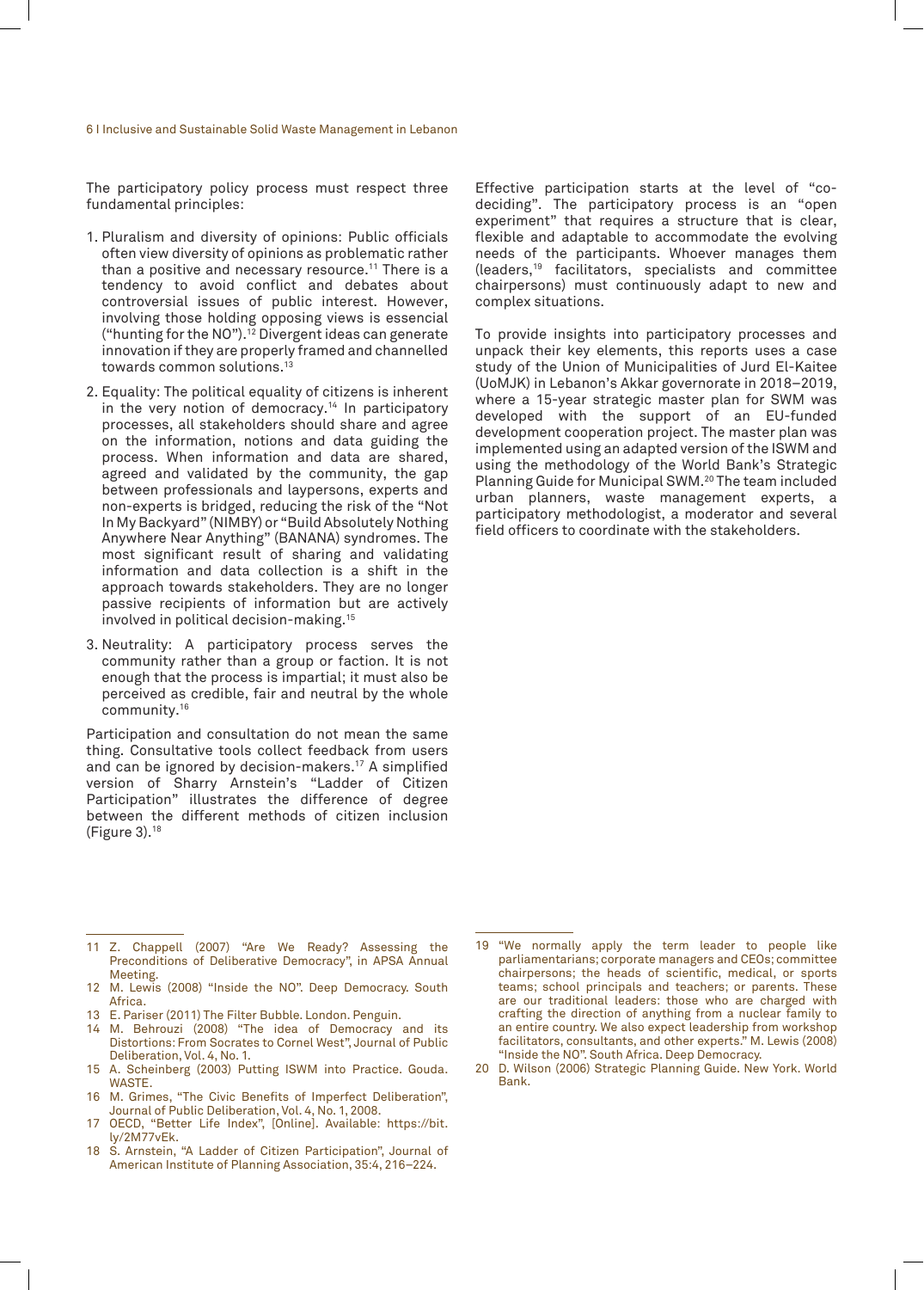### Process Feasibility, Objectives and **Stakeholders**

An effective participatory process starts with a "feasibility assessment" to verify and assess the feasibility and benefits of a participatory process. The following resources need to be assessed:

- **Political and community support: A stakeholder** mapping and analysis should determine eligible and reliable partners to develop and implement the master plan.<sup>21</sup>
- **Time: Beneficiaries often seek "quick fixes" and** complain that participatory processes take "too<br>long".<sup>22</sup> However, traditional decision-making long".<sup>22</sup> However, traditional processes or "superficial" participatory processes are not only deficient; they also take a long time. Genuine participation is therefore valuable because it produces better results, legitimacy and effectiveness.23 In UoMJK, the SWM master plan was carried out in 12 months (from September 2018 until September 2019).
- **E** Material resources: For personnel, expertise, logistics, equipment, information material etc.

After the selection of the stakeholders, the process is structured in consecutive phases. The output of the first stage is an essential input for the next stage ("recursive process"). The UoMJK master plan process was structured in six steps; at the end of each a validation workshop was scheduled. Figure 4 shows the schematic structure of the UoMJK Master plan process.

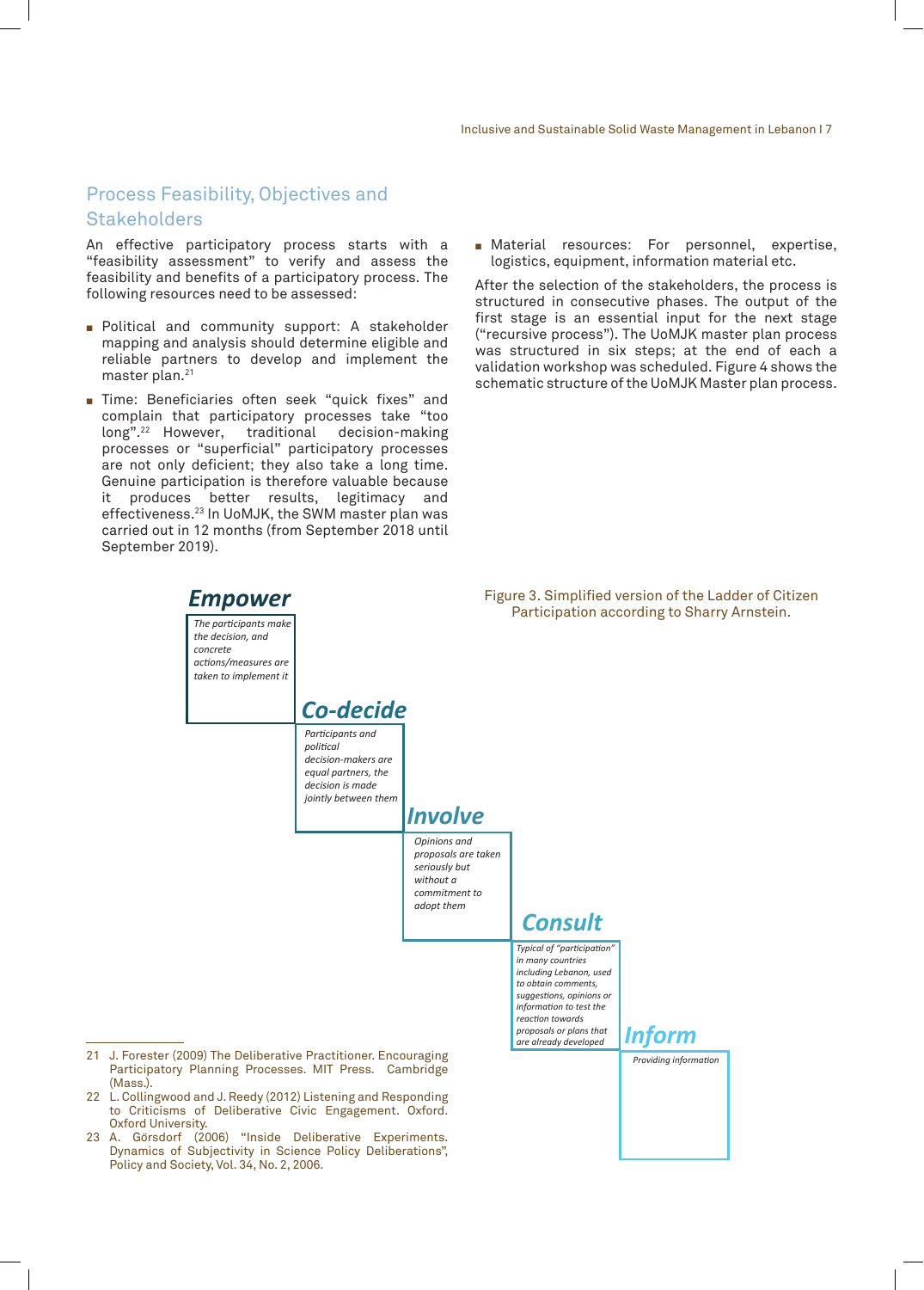

Figure 4. Step by step structure of SWM master plan for the UoMJK.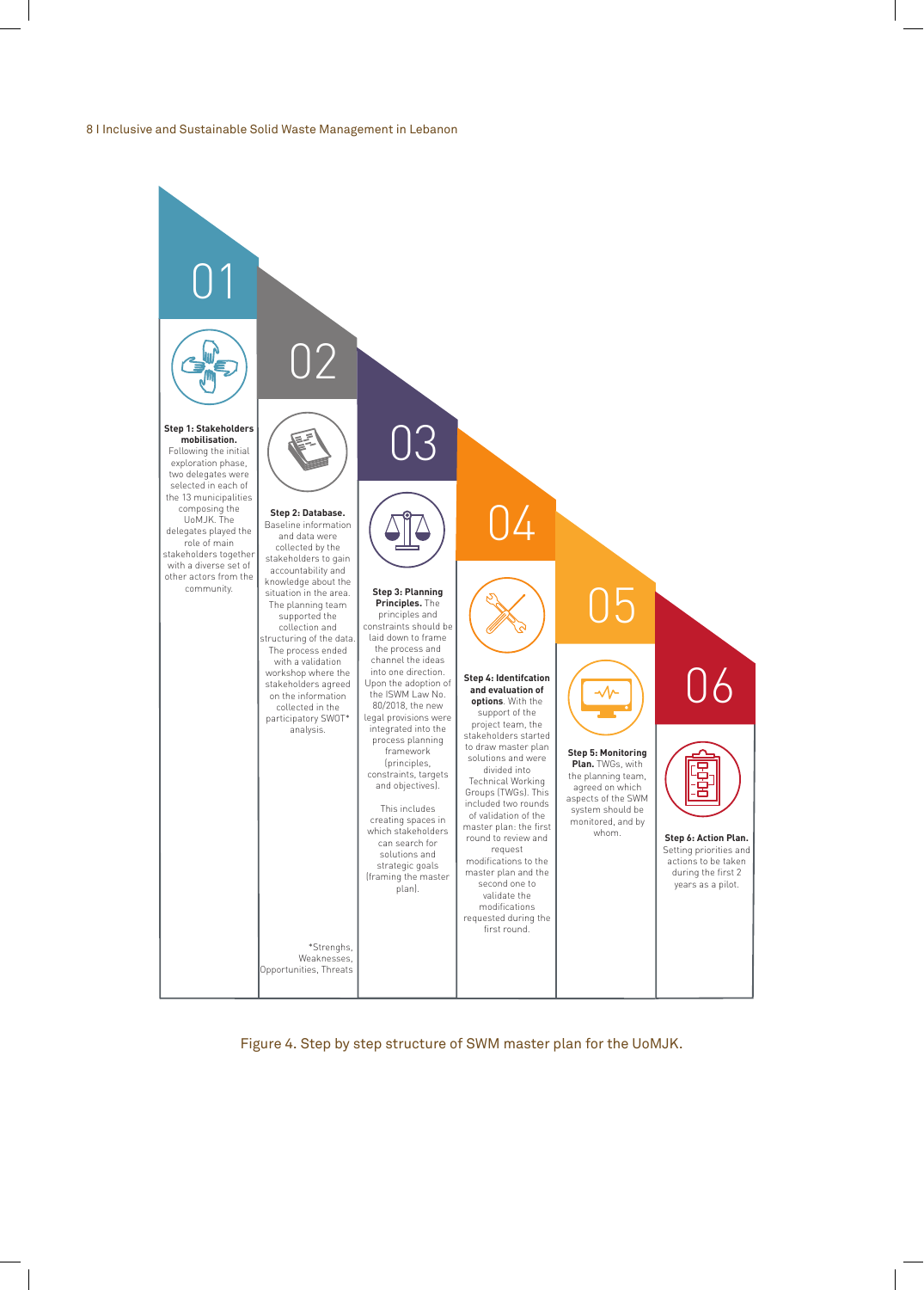# Validation, Approval, Implementation Monitoring and Communication

Upon validation by the stakeholders, the master plan was submitted to the UoMJK council and then to the Ministry of Environment (MoE) for endorsement and approval. While validation involves a process of confirmation and authentication, approval is an official acknowledgement and authorisation that the master plan meets the legal and regulatory requirements. Participating means taking part in public decisions, but also in the implementation of a plan and its evaluation, otherwise the process loses credibility.

Because the implementation of a master plan takes time, a monitoring mechanism for its implementation status is necessary. In the case of UoMJK, an "Environmental Permanent Committee" (EPC) was established. Throughout the process, the master plan calls for a two-way communication strategy.

- From institutions/service providers to users/ community: it serves to legitimise, maintain and consolidate the participatory process, allowing the community to access information and engage in collective discussions. It will be used to communicate, for example, about waste reduction, source separation, waste treatment and disposal.
- From users to service providers/institutions: monitoring and evaluation about the status of the process or the implementation. Including the perception of efficiency and effectiveness of the service, and the level of information of the actors or users to ensure transparency. A formal Public Feedback Mechanism should be established to enable the service providers/institutions to enable the Waste Technical Unit to monitor the waste management and the perception of the users.

In UoMJK, a Public Feedback Mechanism system was developed through a smartphone application and a communication strategy aiming to increase the awareness of users, and to inform and publish the data about the waste management system (Figure 5).

# **Mobile Application functions**

Waste Where guide to know where to dump your waste

Financial Aspects cost recovery status, % IMF used for other activities instead of WM

> On demand special waste: electronics, bulks, oil

Environment health and environmtal status of JK

> **Facilities** details and performances of the Solid Waste Treatment stations

Awareness communication, education, information

Public Feedback Mechanism complaints, suggestions, comments

Figure 5. Functions of the smartphone application designed for the SWM master plan of UoMJK.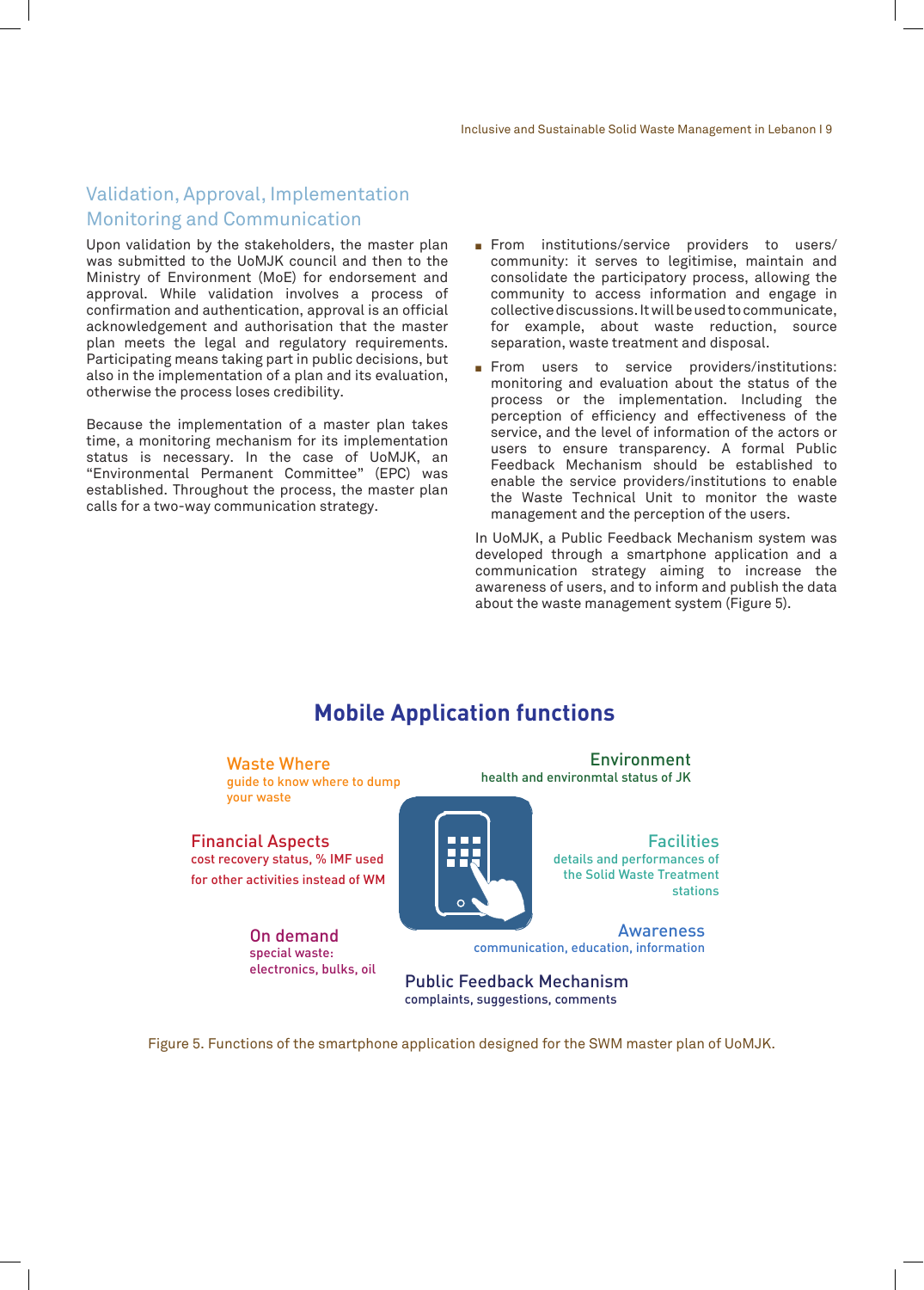# 3. Ensuring the Financial Sustainability of SWM Systems

Financing SWM is another major stumbling block for Lebanese local authorities to reach a sustainable and integrated SWM system. According to DRI surveys conducted in 2017 and 2018, 81% of municipal unions said their financial resources should be enhanced, particularly to fund the SWM sector, while 40% of mayors did not know how to fund SWM projects.24 This is particularly important considering the financial burden of waste management, which includes, among others, the following types of services:

- Gollection and transport of waste (from users to infrastructure/facilities), pre-treatment<sup>25</sup> and infrastructure/facilities), treatment<sup>26</sup> of the various types of collected waste and recyclables;
- **Dearmal** Operation of special programmes for 4Rs, such as campaigns for reduction of plastic bags in supermarkets or activating a Green Collection Centre where items can be repaired, upcycled or reused;
- Consultative processes and sensitisation campaigns;
- Gosts of administrative services, management by specialised technical units overseeing SWM in local authorities.

SWM costs also include environmental (for planning, risk analysis, landscape protection) and social (health and inclusivity) costs (Table 1). In Lebanon, final disposal mostly consists of uncontrolled dumps and, to a much lesser extent, sanitary landfills. The actual cost of SWM on Lebanese local authorities does not reflect the cost of environmental degradation or health risks on the community. These expenses are eventually shouldered by the community (buying clean water, health insurance, medication etc.).

#### Table 1. Cost of SWM considering social and environmental costs.

| Cost (USD/tonne)           | <b>MIN</b> | <b>MAX</b> |
|----------------------------|------------|------------|
| Item                       |            |            |
| Direct costs               | 41,17      | 41,17      |
| <b>Environmental costs</b> | 11,40      | 24,50      |
| Health costs               | 15,06      | 21,51      |
| Total                      | 67,63      | 87,88      |

Developing an integrated and sustainable governance framework for SWM that includes cost-recovery schemes, resource recovery, sorting and transportation of waste - therefore offers untapped opportunities to cover the heavy costs for SWM incurred by Lebanese local authorities. It also offers an opportunity to create jobs and a value chain for waste by-products.

Financial sustainability therefore ensures the costeffectiveness and affordability of SWM for local authorities. Solid waste cost-recovery schemes<br>represent a sub-indicator of the "Financial represent a sub-indicator of the Sustainability" driver (see Figure 1) and constitutes one element of financial sustainability.27

<sup>24</sup> DRI. (2017). Public Service Provision in Municipal Unions in Lebanon. P. 18.

DRI (2019). Are municipalities in Lebanon delivering? P. 18.

<sup>25</sup> Pre-treatment refers to second raw material (recyclable material) which need to be compacted, shredded to increase the value or reduce transportation costs to the recycling infrastructure.

<sup>26</sup> Treatment includes: decontamination, processing, incineration, anaerobic digestion, biogas production, pyrolysis, composting, labour-based or mechanical methods to reduce the risk of exposure or to reduce the impacts upon the environment of toxic or hazardous materials associated with the waste stream.

<sup>27</sup> D. C. Wilson, L. Rodic, M. J. Cowing, C. A. Velis, A. D. Whiteman, A. Scheinberg, R. Vilches, D. Masterson, J. Stretz and B. Oelz (2014). User Manual for the Wasteaware ISWM Benchmark Indicators. Waste Management.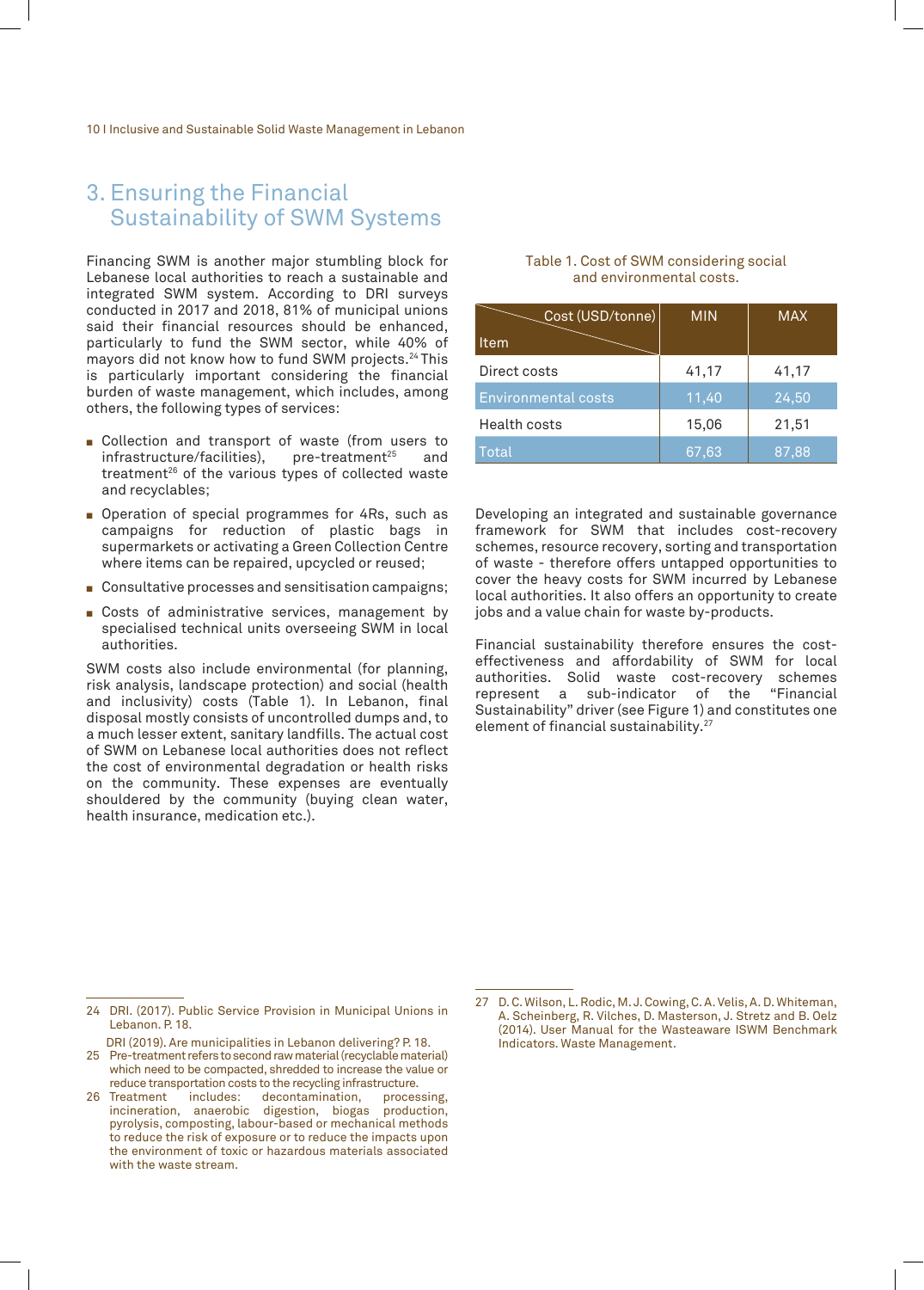#### Cost-Recovery Systems

Solid waste services managed by local authorities are highly visible and directly influence residents' perceptions of a municipality's functionality. However, they depend on the availability of reliable, regularised and adequate cash flow. It is possible to arrange for private sector involvement that would invest in new equipment and facilities. A cash flow that reflects the needs and recover costs is a system where users are equally paid by users, following the principle of "polluter pays", and estimates based on transparent and efficient management.

At the level of the local authority, cost recovery needs to distinguish between the financing of the services from the citizens to collect and treat their waste, and the financing of municipal investments into improved waste management solutions.28 A principle of waste management should involve the contribution of all those who benefit from the SWM system in order to recover the cost. Key elements in such approaches are the "willingness-to-pay" and cost affordability.<sup>29</sup> If people are willing to pay for the full costs of a service or a portion of it, this means that the service is valued and therefore will most likely be used and maintained. It also means that the tariff can be equitably distributed among users. Between these concepts lies the crucial link between user inclusivity, the institutional framework, cost recovery and financial sustainability. A transparent, well-planned SWM system that is shared, monitored and influenced by well-informed users – through sound participatory processes and user inclusivity – has higher chances of being repaid by users.

In this light, designing a cost-recovery scheme to finance SWM-related operations at the municipal level should consider two main conditions. Firstly, the fee should cover the whole cost, including fixed costs (running costs that do not depend on the amount of waste produced, such as space rental, insurance, staffing, awareness and feedback mechanisms, data collection) and variable costs (operational costs that depend on the amount of waste collected, such as number and size of equipment and facilities, logistics, maintenance). Secondly, the fee should ensure fair allocation (affordability to pay).

The cost-recovery fee could consist either of a single component (all-inclusive, flat rate scheme) or of multiple components that include fixed fees and variable fees. Variable fees are charged based on different criteria to ensure fairness (Figure 6). The EU concept of "pay-as-you-throw" (PAYT), according to which the users should pay for the exact amount of waste they generate,<sup>30</sup> has many advantages: it provides incentives for recycling, upcycling and repairing, and leads to waste reduction and the decrease of residual waste.

### Structure of a Complex Cost-Recovery Fee

Based on an analysis of the affordability of fees and the users' willingness to pay, the structure of the costrecovery system should follow the "polluter pays" principle, which is stipulated in the Lebanese Environment Protection Law (No. 444/2002) and the ISWM Law (No. 80/2018). Households are not the only users and not those generating most of the waste; the tariff should therefore be applied to commercial and industrial units and all waste producers. Figure 7 shows an example of how the tariff is divided. Figure 8 shows how the projected cost-share for the UoMJK is distributed.

<sup>28</sup> J.-J. Dohogne (2014) Waste Management Costs & Financing and Options for Cost Recovery, in Horizon 2020 CB/ MEP training: Costs & cost recovery of municipal waste management. Athens.

<sup>29</sup> See Waste Aware Indicators, 5F.3 and 5F.4

<sup>30</sup> Since 1991, the European Waste Policy has required that "part of the costs not covered by revenues from material reuse must be recovered on the polluter-pays principle". Versions of PAYT are present in municipalities all over Europe. Reichenbach, Jan. "Status and prospects of pay-as-you-throw in Europe – A review of pilot research and implementation studies". Waste Management 28 (2008): 2809–2814.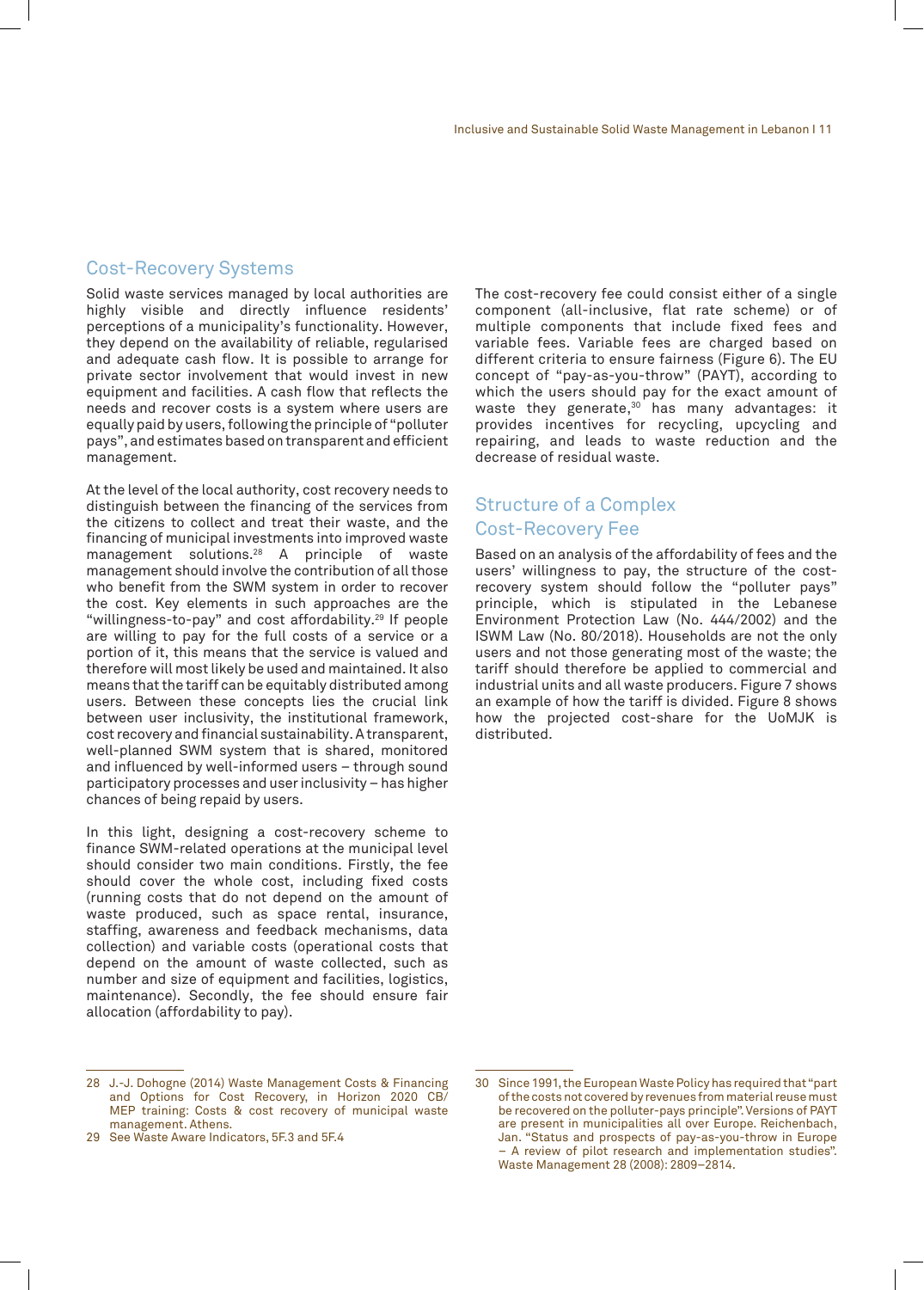

Figure 6. Estimation criteria for cost-recovery charges.







Figure 8. Projected SWM tariff structure in the master plan of the UoMJK.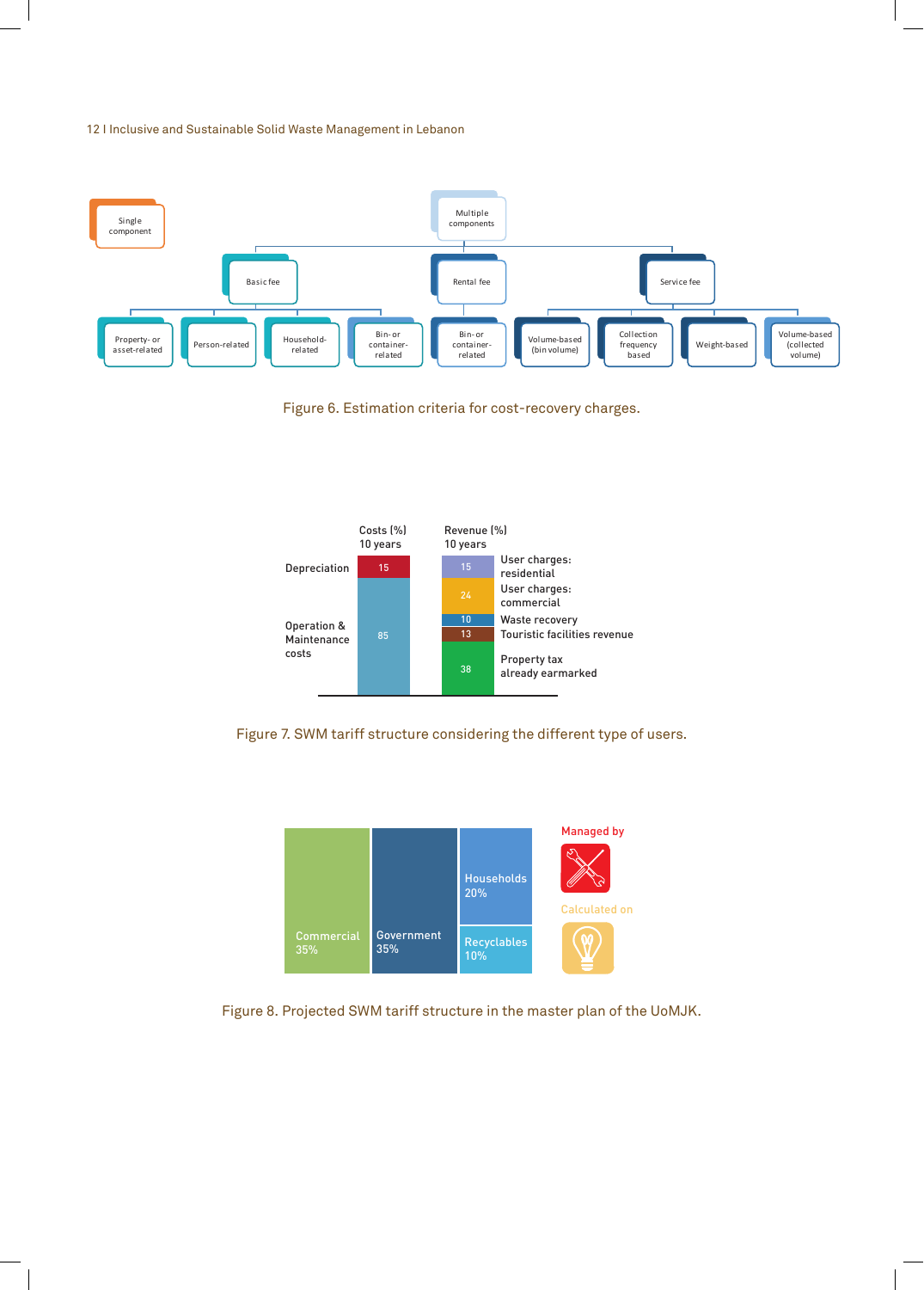# Bibliography

Arnstein, S. (1969). A Ladder of Citizen Participation. Journal of American Institute of Planning Association, 35:4, 216–224.

Behrouzi, M. (2008). The idea of Democracy and its Distortions: From Socrates to Cornel West. Journal of Public Deliberation, 4(1).

Chappell, Z. (2007). Are we ready? Assessing the Preconditions of Deliberative Democracy. APSA Annual Meeting.

Collingwood, L., & Reedy, J. (2012). Listening and Responding to Criticisms of Deliberative Civic Engagement. Oxford. Oxford University.

D. Wilson. (2006). Strategic Planning Guide. New York. World Bank.

Dohogne, J.-J. (2014). Waste Management Costs & Financing and Options for Cost Recovery. Horizon 2020 CB/MEP training in Cost & Recovery of MSW. Athens.

Dohogne, J.-J. (2014). Waste Management Costs & Financing and Options for Cost Recovery. Horizon 2020 CB/MEP Training: Costs and Cost Recovery of Municipal Waste management. Athens.

DRI. (2017). Public Service Provision in Municipal Unions in Lebanon. Beirut: DRI.

DRI (2019). Are Municipalities in Lebanon Delivering? Beirut: DRI.

DRI (2019). Solid Waste Management in Lebanon: Lessons for Decentralisation. Beirut: DRI.

Forester, J. (2009). The Deliberative Practitioner. Encouraging Participatory Planning Processes. Cambridge (Mass.). MIT Press.

Görsdorf, A. (2006). Inside Deliberative Experiments. Dynamics of Subjectivity in Science Policy Deliberations. Policy and Society, 34(2).

Grimes, M. (2008). The Civic Benefits of Imperfect Deliberation. Journal of Public Deliberation, 4(1).

Lewanski, R. (2016). La prossima democrazia. Bologna.

Lewis, M. (2008). Inside the NO. South Africa. Deep Democracy.

Local Government Resilience Programme for the Middle East and North Africa. (2017). Retrieved from https:// www.logorep.nl/wp-content/uploads/2018/06/ Lebanon-Federation-of-Municipalities-Capacity-Mapping-Study.pdf

Mavropoulos, A. (2019). In Defense of Science – Global Warming is not an Opinion. Retrieved from https://www. iswa.org/home/news/news-detail/browse/6/article/ in-defense-of-science-global-warming-is-not-anopinion/109/

OECD. (n.d.). Better Life Index. Retrieved from http:// www.oecdbetterlifeindex.org/#/11111111111

Pariser, E. (2011). The filter bubble. London. Penguin.

Pateman, C. (1970). Participation and Democratic Theory. Cambridge. Cambrige University Press.

Scheinberg, A. (2003). Putting ISWM into practice. Gouda. WASTE.

Scheinberg, A., Wilson, D. C., & Rodic, L. (2010). Solid Waste Management in the World's Cities: Water and Sanitation in the World's Cities 2010. London: UN-Habitat.

Wilson, D. C. (2014). "WasteAware" benckmark indicators for integrated sustainable waste management in cities. Waste Management, 35 (Elsevier).

Wilson, D., Rodic, L., Cowing, M., Velis, C., Whiteman, A., Scheinberg, A., Oelz, B. (2014). User Manual for the Wasteaware ISWM Benchmark Indicators. Waste Management. (35):4, 329–342.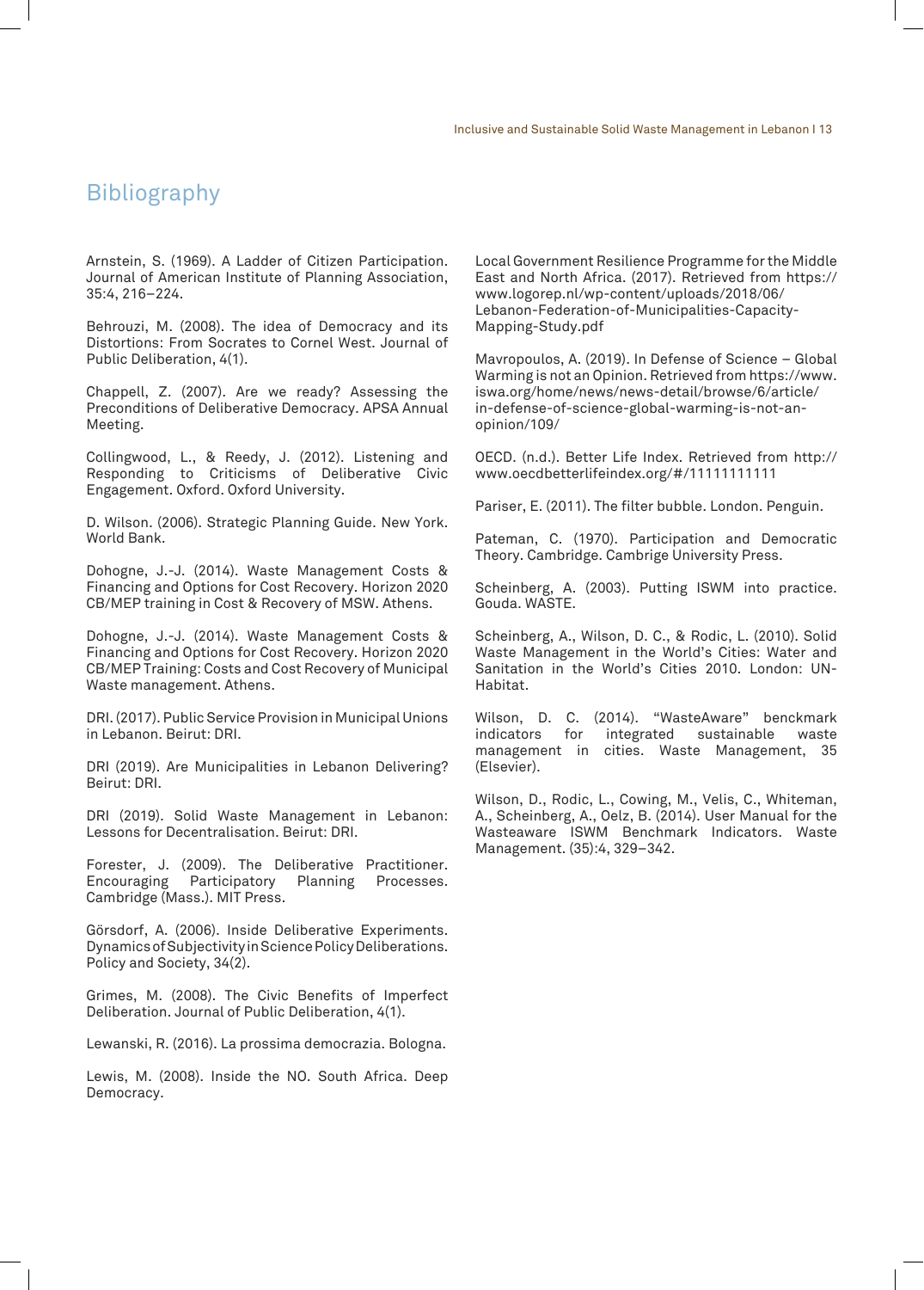### ABOUT DEMOCRACY REPORTING INTERNATIONAL

Democracy Reporting International (DRI) is a nonpartisan, independent, not-for-profit organisation registered in Berlin, Germany. DRI promotes political participation of citizens, accountability of state bodies and the development of democratic institutions world-wide. DRI helps find local ways of promoting the universal right of citizens to participate in the political life of their country, as enshrined in the Universal Declaration of Human Rights and the International Covenant on Civil and Political Rights.

#### http://www.democracy-reporting.org

Since 2016, DRI Lebanon has worked with civil society and government at local and national levels to reinforce effective governance of public services and advocate for reforming the decentralisation framework in line with transparent and accountable governance principles.

This publication was produced with the assistance of the German Foreign Office within the framework of DRI's project "Setting an Agenda for Decentralisation in Lebanon – Phase II". The contents of this publication are the sole responsibility of DRI and can in no way be taken to reflect the views of the German Foreign Office.